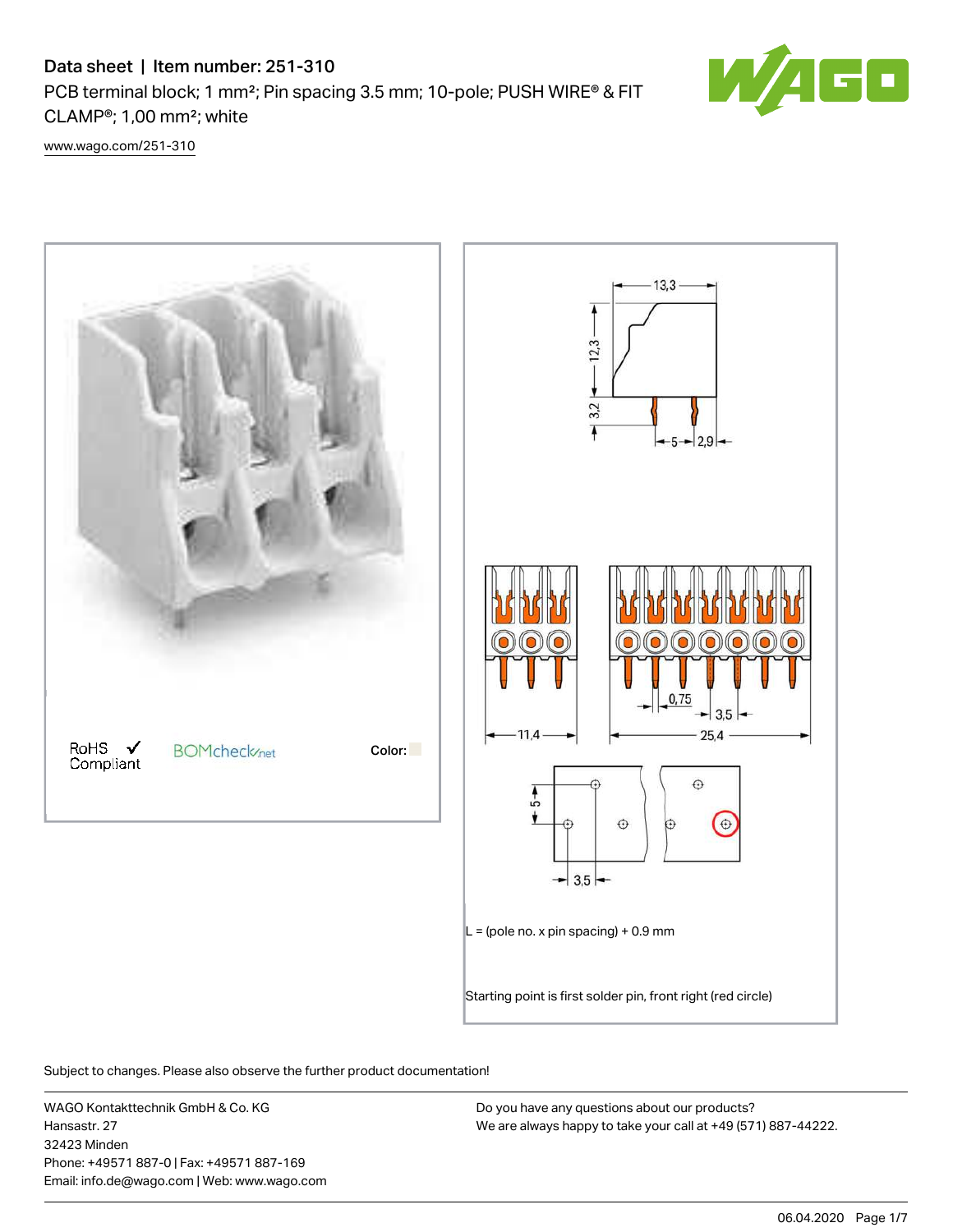### Item description



- П Compact Combi PCB terminal blocks ideal for automated wiring in the lighting industry
- $\blacksquare$ Low conductor insertion forces
- $\blacksquare$ PUSH WIRE<sup>®</sup> and IDC connections – ideal for automated wiring systems.

## Data Electrical data

### Ratings per IEC/EN 60664-1

| Ratings per                     | IEC/EN 60664-1                                                       |
|---------------------------------|----------------------------------------------------------------------|
| Rated voltage (III / 3)         | 320 V                                                                |
| Rated impulse voltage (III / 3) | 4 <sub>k</sub> V                                                     |
| Rated voltage (III / 2)         | 320 V                                                                |
| Rated impulse voltage (III / 2) | 4 <sub>k</sub> V                                                     |
| Rated voltage (II / 2)          | 630 V                                                                |
| Rated impulse voltage (II / 2)  | 4 <sub>kV</sub>                                                      |
| Rated current                   | 6 A                                                                  |
| Legend (ratings)                | (III / 2) $\triangleq$ Overvoltage category III / Pollution degree 2 |

### Approvals per UL 1059

| Rated voltage UL (Use Group B) | 300 V   |
|--------------------------------|---------|
| Rated current UL (Use Group B) | 4 A     |
| Rated voltage UL (Use Group D) | 300 V   |
| Rated current UL (Use Group D) | 4 A     |
| Approvals per                  | UL 1059 |

### Connection data

| Connection technology                         | PUSH WIRE                           |
|-----------------------------------------------|-------------------------------------|
| Number of connection points (connection type) |                                     |
| Actuation type                                | Operating tool                      |
| Solid conductor                               | $0,51$ mm <sup>2</sup> / 20  18 AWG |
| Strip length                                  | 89 mm / 0.31  0.35 inch             |
| Conductor entry angle to the PCB              | 0°                                  |
| No. of poles                                  | 10                                  |
| Connection technology 2                       | IDC.                                |

Subject to changes. Please also observe the further product documentation!

WAGO Kontakttechnik GmbH & Co. KG Hansastr. 27 32423 Minden Phone: +49571 887-0 | Fax: +49571 887-169 Email: info.de@wago.com | Web: www.wago.com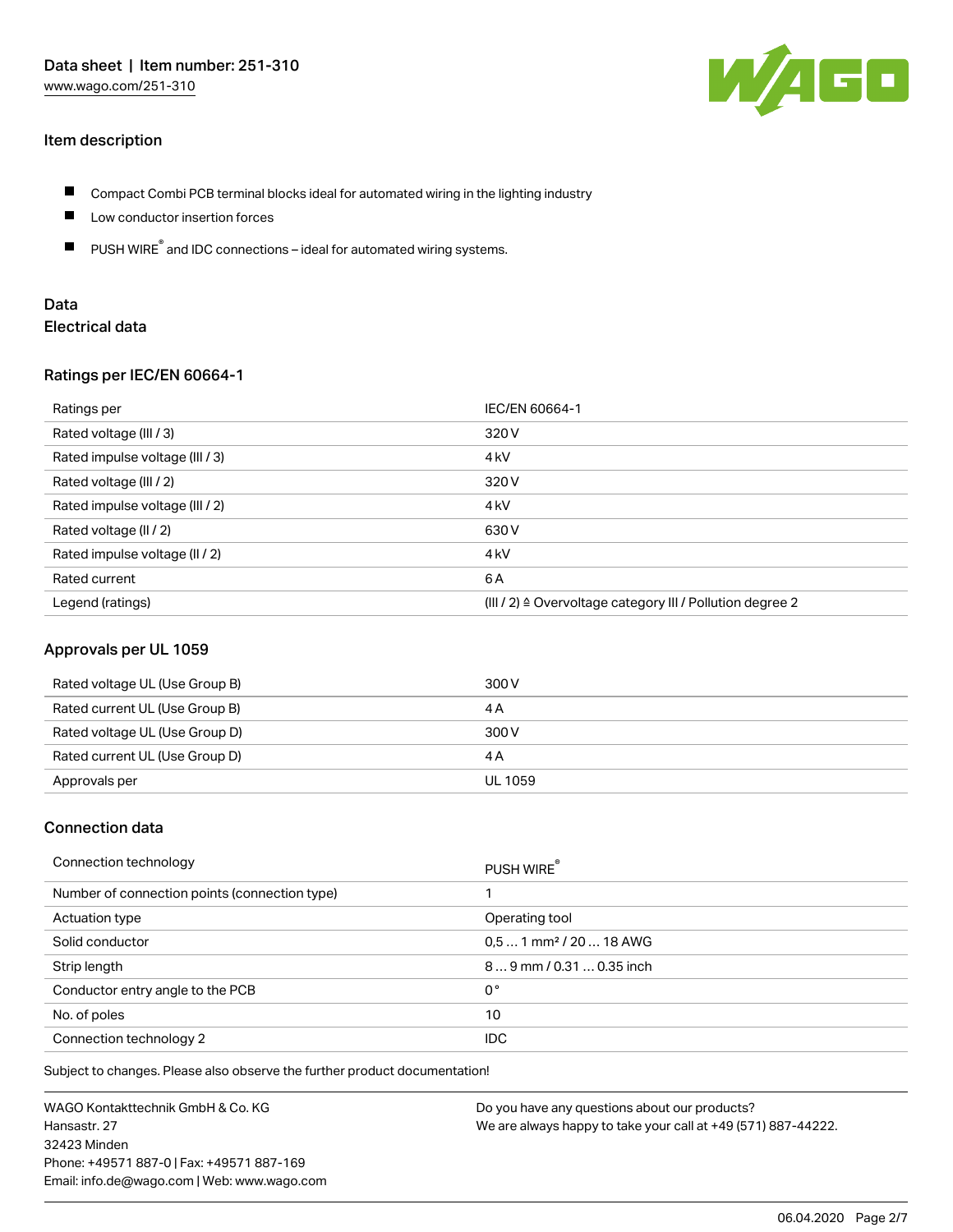## Data sheet | Item number: 251-310

[www.wago.com/251-310](http://www.wago.com/251-310)



| Number of connection points        |                                        |
|------------------------------------|----------------------------------------|
| Solid conductor (2)                | 0,5 mm <sup>2</sup> / 20 AWG           |
| Fine-stranded conductor (2)        | $0.75$ mm <sup>2</sup> / 18  18 AWG    |
| Note (conductor cross-section) 2   | IDC connection: PVC insulation, single |
| Strip length (2)                   | $7.58.5$ mm $/ 0.30.33$ inch           |
| Conductor entry angle to the PCB 2 | 0°                                     |
| Total number of connection points  | 10                                     |
| Total number of potentials         | 10                                     |
| Number of connection types         | $\overline{2}$                         |
| Number of levels                   | $\overline{2}$                         |
| Note (conductor cross-section)     | IDC-Anschluss: PVC-Isolierung, einfach |
|                                    |                                        |

### Geometrical Data

| Pin spacing                       | 3,5 mm / 0.138 inch        |
|-----------------------------------|----------------------------|
| Width                             | 35,9 mm / 1.413 inch       |
| Height                            | 15,5 mm / 0.61 inch        |
| Height from the surface           | 12,3 mm / 0.484 inch       |
| Depth                             | 13,3 mm / 0.524 inch       |
| Solder pin length                 | $3.2 \,\mathrm{mm}$        |
| Solder pin dimensions             | $0.5 \times 0.75$ mm       |
| Drilled hole diameter (tolerance) | $1,1$ <sup>(+0,1)</sup> mm |

### Mechanical data

| Design             | Low Version |
|--------------------|-------------|
| <b>PCB contact</b> |             |
| PCB contact        | <b>THT</b>  |

| Solder pin arrangement              | over the entire terminal strip (staggered) |
|-------------------------------------|--------------------------------------------|
| Number of solder pins per potential |                                            |

### Material Data

| Color                       | white                             |
|-----------------------------|-----------------------------------|
| Material group              |                                   |
| Insulating material         | Polyamide 66 (PA 66)              |
| Flammability class per UL94 | V0                                |
| Clamping spring material    | Chrome nickel spring steel (CrNi) |

Subject to changes. Please also observe the further product documentation!

WAGO Kontakttechnik GmbH & Co. KG Hansastr. 27 32423 Minden Phone: +49571 887-0 | Fax: +49571 887-169 Email: info.de@wago.com | Web: www.wago.com Do you have any questions about our products? We are always happy to take your call at +49 (571) 887-44222.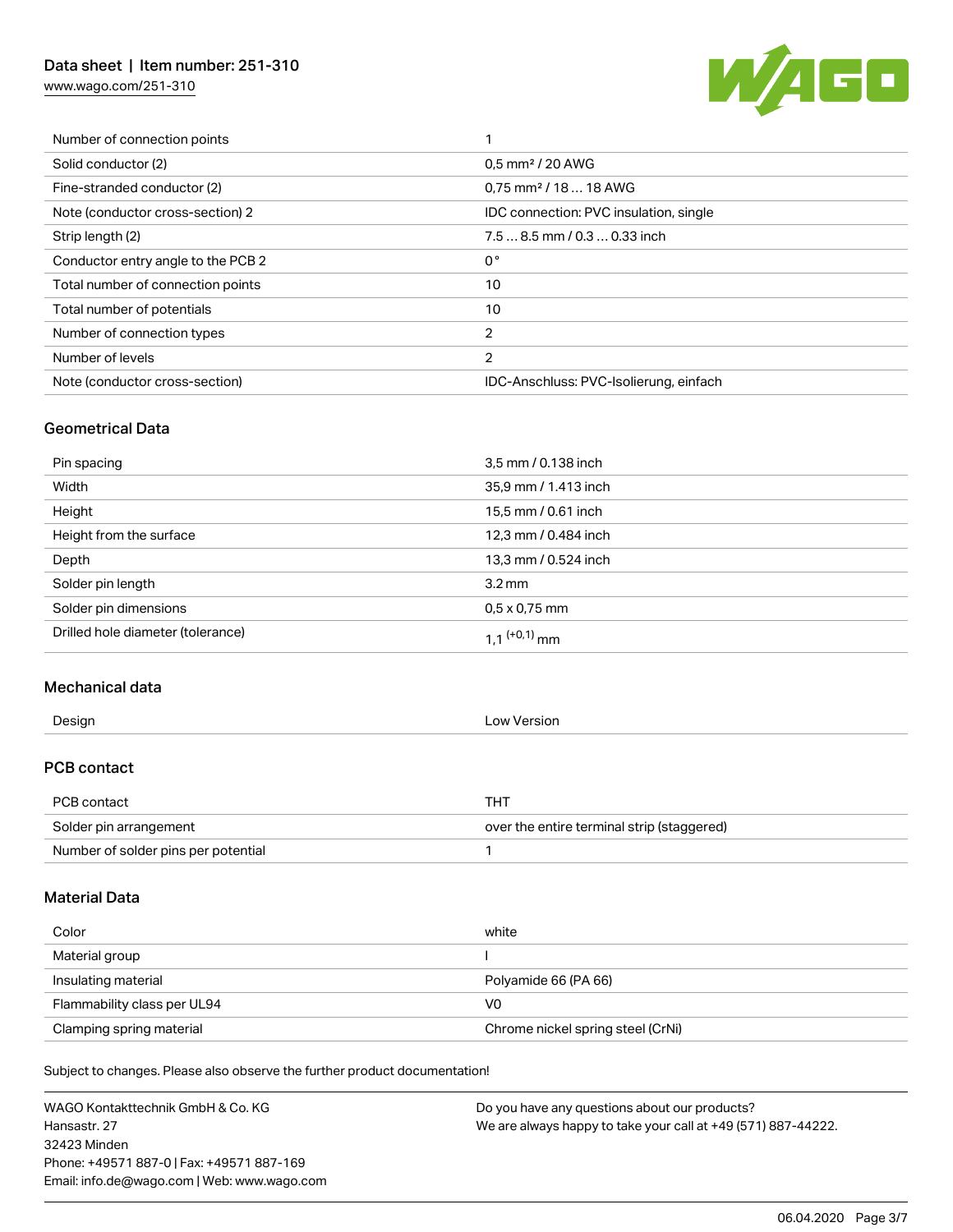## Data sheet | Item number: 251-310

[www.wago.com/251-310](http://www.wago.com/251-310)



| Contact material | Copper alloy |
|------------------|--------------|
| Contact plating  | tin-plated   |
| Fire load        | 0.077 MJ     |
| Weight           | 4 g          |

### Environmental Requirements

| $-60+105 °C$<br>Limit temperature range |  |
|-----------------------------------------|--|
|-----------------------------------------|--|

#### Commercial data

| Product Group      | 4 (Printed Circuit) |
|--------------------|---------------------|
| Packaging type     | <b>BOX</b>          |
| Country of origin  | CН                  |
| <b>GTIN</b>        | 4044918836494       |
| Customs Tariff No. | 85369010000         |

#### Approvals / Certificates

### Country specific Approvals

| Logo         | Approval                                            | <b>Additional Approval Text</b> | Certificate<br>name |
|--------------|-----------------------------------------------------|---------------------------------|---------------------|
| KENA         | <b>CCA</b><br><b>DEKRA Certification B.V.</b>       | EN 60998                        | 2110204.10          |
| $\mathbf{I}$ | <b>CCA</b><br><b>DEKRA Certification B.V.</b>       | EN 60998                        | NTR-NL<br>6286      |
|              | <b>VDE</b><br>VDE Prüf- und Zertifizierungsinstitut | EN 60998                        | 40028031            |

### **Counterpart**

### Compatible products

tools

Subject to changes. Please also observe the further product documentation!

WAGO Kontakttechnik GmbH & Co. KG Hansastr. 27 32423 Minden Phone: +49571 887-0 | Fax: +49571 887-169 Email: info.de@wago.com | Web: www.wago.com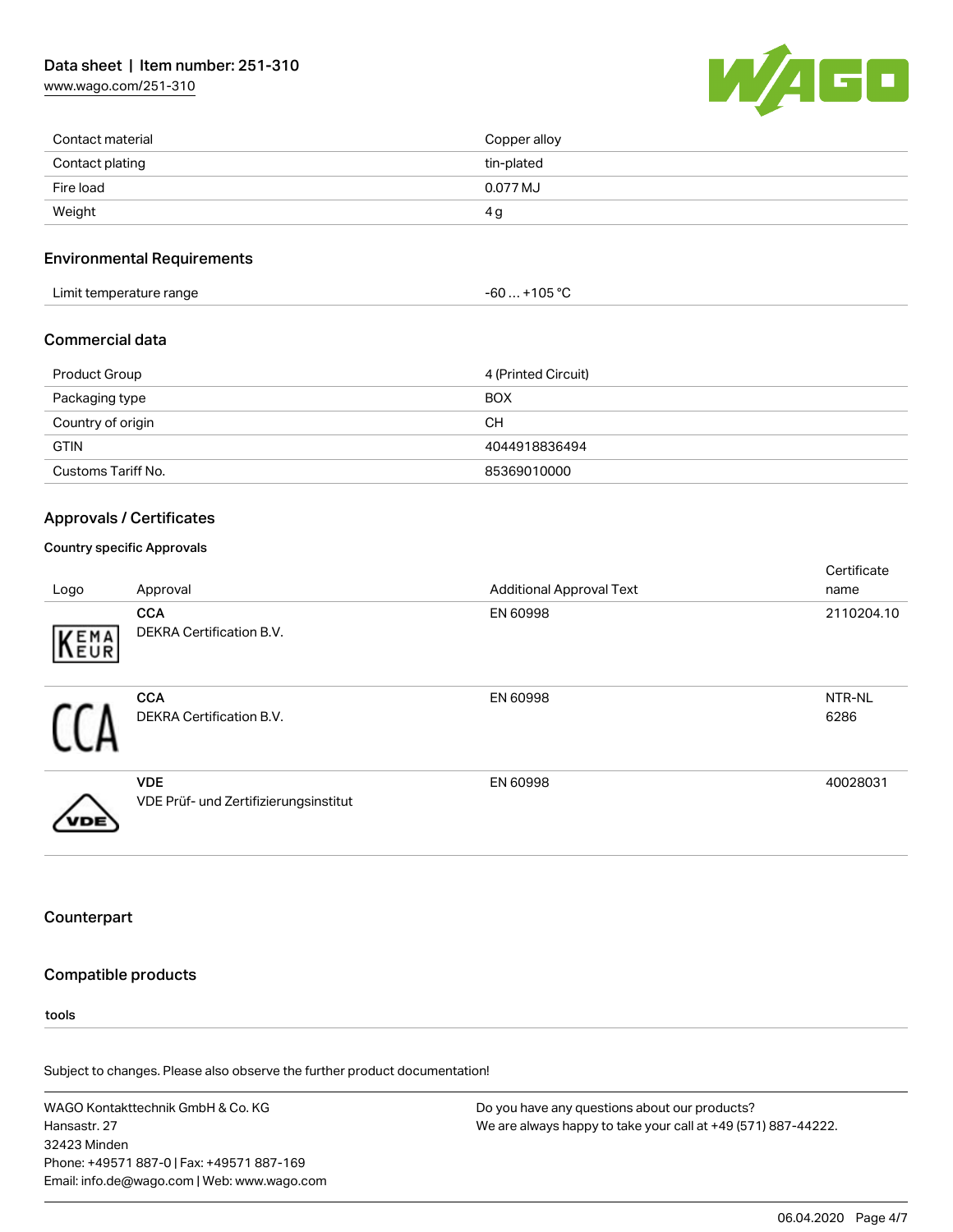

|                               | Item no.: 206-830<br>Disconnection tool                                                                                                                                |             |                      | www.wago.com/206-830 |
|-------------------------------|------------------------------------------------------------------------------------------------------------------------------------------------------------------------|-------------|----------------------|----------------------|
|                               | Item no.: 206-831                                                                                                                                                      |             |                      |                      |
|                               | Operating tool                                                                                                                                                         |             | www.wago.com/206-831 |                      |
|                               |                                                                                                                                                                        |             |                      |                      |
| <b>Downloads</b>              |                                                                                                                                                                        |             |                      |                      |
| Documentation                 |                                                                                                                                                                        |             |                      |                      |
| <b>Additional Information</b> |                                                                                                                                                                        |             |                      |                      |
|                               | Technical explanations                                                                                                                                                 | Apr 3, 2019 | pdf<br>3.6 MB        | Download             |
| CAD/CAE-Data                  |                                                                                                                                                                        |             |                      |                      |
| CAD data                      |                                                                                                                                                                        |             |                      |                      |
| 2D/3D Models 251-310          |                                                                                                                                                                        |             | URL                  | Download             |
| <b>CAE</b> data               |                                                                                                                                                                        |             |                      |                      |
| EPLAN Data Portal 251-310     |                                                                                                                                                                        | URL         | Download             |                      |
| PCB Design                    |                                                                                                                                                                        |             |                      |                      |
| Symbol and Footprint 251-310  |                                                                                                                                                                        | <b>URL</b>  | Download             |                      |
|                               | CAx data for your PCB design, consisting of "schematic symbols and PCB footprints",<br>allow easy integration of the WAGO component into your development environment. |             |                      |                      |
| Supported formats:            |                                                                                                                                                                        |             |                      |                      |
|                               | Accel EDA 14 & 15                                                                                                                                                      |             |                      |                      |
|                               | Altium 6 to current version                                                                                                                                            |             |                      |                      |
|                               | Cadence Allegro                                                                                                                                                        |             |                      |                      |
|                               | DesignSpark                                                                                                                                                            |             |                      |                      |
|                               | Eagle Libraries                                                                                                                                                        |             |                      |                      |
| KiCad                         |                                                                                                                                                                        |             |                      |                      |
|                               | Mentor Graphics BoardStation                                                                                                                                           |             |                      |                      |
| Ш                             | Mentor Graphics Design Architect                                                                                                                                       |             |                      |                      |
| $\blacksquare$                | Mentor Graphics Design Expedition 99 and 2000                                                                                                                          |             |                      |                      |
|                               | OrCAD 9.X PCB and Capture                                                                                                                                              |             |                      |                      |
|                               | PADS PowerPCB 3, 3.5, 4.X, and 5.X                                                                                                                                     |             |                      |                      |
| $\blacksquare$                | PADS PowerPCB and PowerLogic 3.0                                                                                                                                       |             |                      |                      |
|                               |                                                                                                                                                                        |             |                      |                      |
|                               | Subject to changes. Please also observe the further product documentation!                                                                                             |             |                      |                      |

WAGO Kontakttechnik GmbH & Co. KG Hansastr. 27 32423 Minden Phone: +49571 887-0 | Fax: +49571 887-169 Email: info.de@wago.com | Web: www.wago.com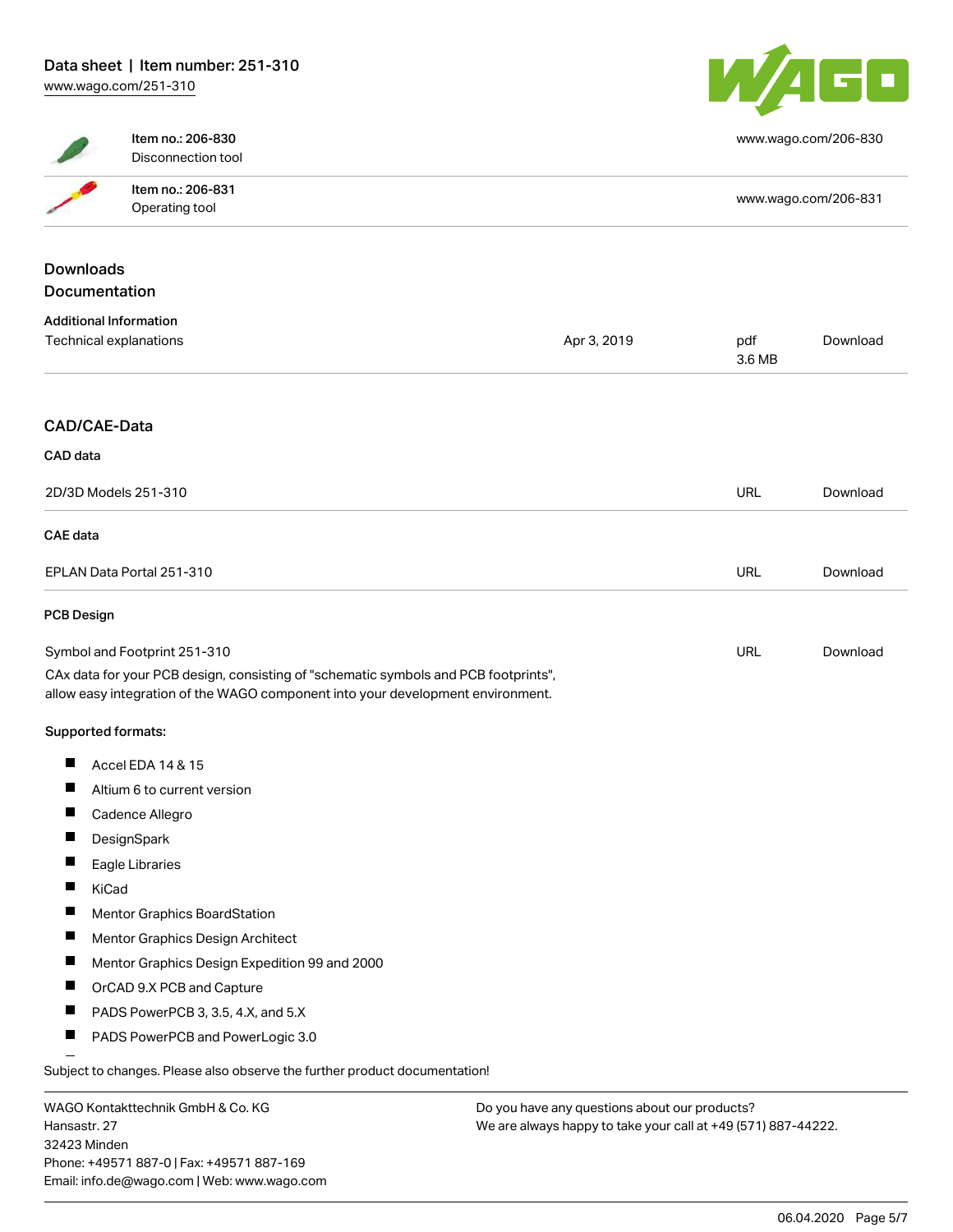[www.wago.com/251-310](http://www.wago.com/251-310)

- PCAD 2000, 2001, 2002, 2004, and 2006
- $\blacksquare$ Pulsonix 8.5 or newer
- $\blacksquare$ STL
- $\blacksquare$ 3D STEP
- П TARGET 3001!
- П View Logic ViewDraw
- $\blacksquare$ Quadcept
- $\blacksquare$ Zuken CadStar 3 and 4
- $\blacksquare$ Zuken CR-5000 and CR-8000

PCB Component Libraries (EDA), PCB CAD Library Ultra Librarian

### Installation Notes

#### Conductor termination



Conductor termination:

PUSH WIRE®: Simply push in conductor.

IDC: Push in conductor via 206-831 Operating Tool.

Conductor removal

Subject to changes. Please also observe the further product documentation!

WAGO Kontakttechnik GmbH & Co. KG Hansastr. 27 32423 Minden Phone: +49571 887-0 | Fax: +49571 887-169 Email: info.de@wago.com | Web: www.wago.com